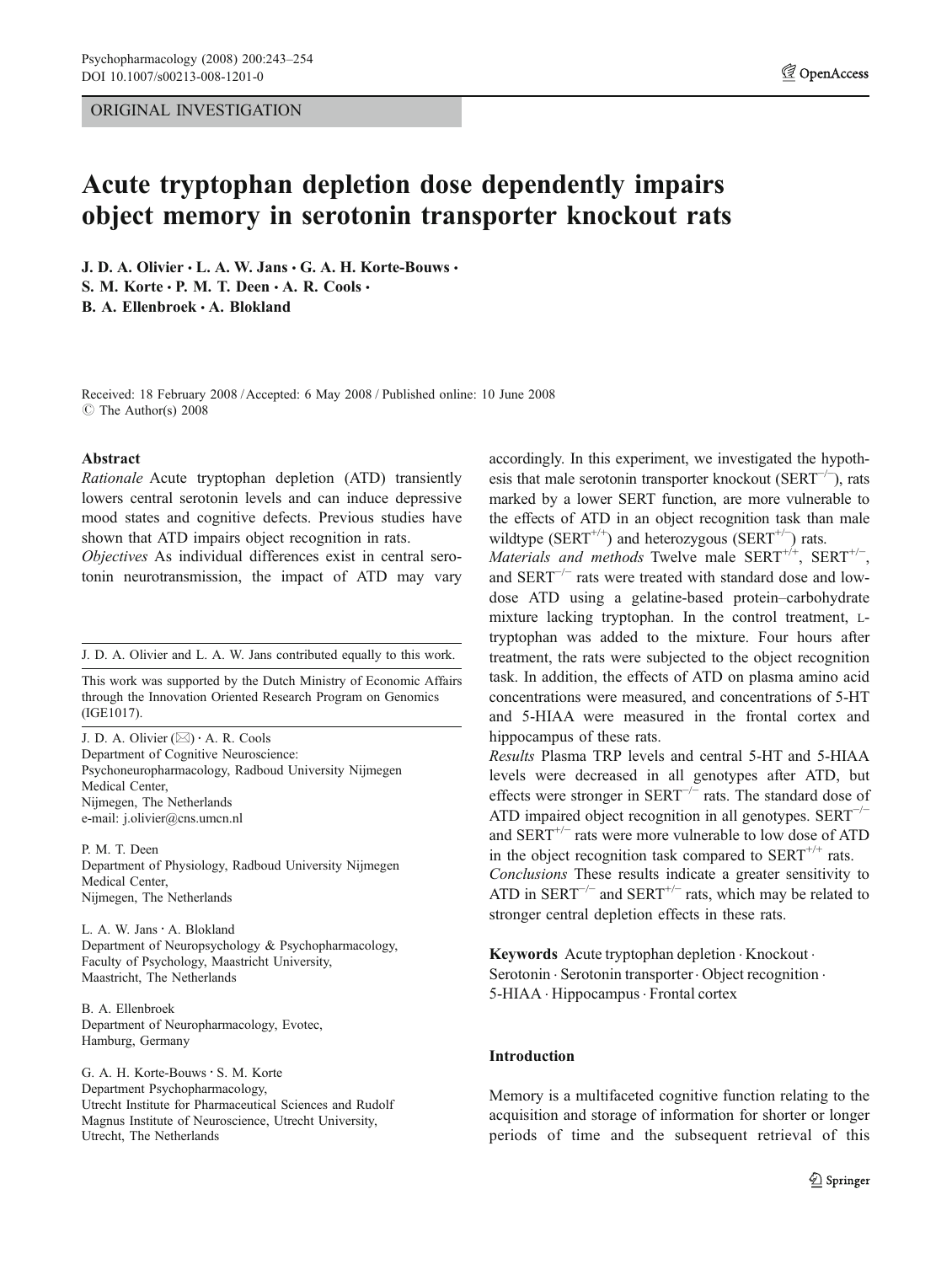information. The role of the neurotransmitter serotonin (5-hydroxytryptamine, 5-HT) in learning and memory has been demonstrated in both humans and animals (Buhot [1997;](#page-10-0) Buhot et al. [2000](#page-10-0); Meneses [1999;](#page-10-0) Riedel et al. [1999](#page-10-0); Schmitt et al. [2000\)](#page-10-0). Studies using the method of acute tryptophan depletion (ATD), which results in lower peripheral and central levels of tryptophan and 5-HT (Biggio et al. [1974;](#page-9-0) Fernstrom and Wurtman [1997;](#page-10-0) Gessa et al. [1974](#page-10-0); Moja et al. [1989;](#page-10-0) Stancampiano et al. [1997](#page-11-0)), consistently report impaired memory in healthy volunteers (Park et al. [1994;](#page-10-0) Riedel et al. [1999;](#page-10-0) Sambeth et al. [2007](#page-10-0); Schmitt et al. [2000\)](#page-10-0) and rats (Jans et al. [2007a](#page-10-0); Lieben et al. [2004b](#page-10-0); Rutten et al. [2007](#page-10-0)). More specifically, ATD studies have shown impairments of long-term memory performance (Riedel et al. [2002](#page-10-0)) and reduced ability to actively recall, as well as recognize, words from a previously presented word list (Riedel et al. [1999\)](#page-10-0). Whereas consolidation of new information into long-term memory appeared to be compromised by a reduction of central 5-HT activity; shortterm memory functions were intact. Several studies have subsequently confirmed that 5-HT is specifically involved in long-term memory functioning (for review, see Sambeth et al. [2007](#page-10-0); Schmitt et al. [2006](#page-10-0)). Interestingly, ATD did not affect long-term memory retrieval or recognition when the depletion was induced after learning and consolidation of a word list (Schmitt et al. [2000](#page-10-0)). Thus, these results suggest that consolidation of new information into long-term memory requires normal 5-HT functioning.

The serotonin transporter (SERT) has an important role in the re-uptake of 5-HT from the synapse, returning it to the presynaptic neuron where it can be degraded or retained for future release. In fact, the SERT has an essential role in serotonergic neurotransmission as it determines the magnitude and duration of the 5-HT signal in the synaptic cleft. We recently developed a SERT knockout (SERT−/<sup>−</sup> ) rat using N-ethyl-N-nitrosurea-driven mutagenesis (Smits et al. [2004;](#page-10-0) Smits et al. [2006](#page-10-0)). This animal has a premature stopcodon (TGC>TGA) introduced at position 3924 in the third exon encoding the second extracellular loop of the SERT protein. Consistent with the absence of SERT in these rats, northern blot analysis revealed that the mutation resulted in nonsense-mediated decay of the mutant SERT transcript and showed reduced SERT mRNA transcript in the SERT heterozygous knockout (SERT+/<sup>−</sup> ) rat (Homberg et al. [2007a\)](#page-10-0). In addition, [<sup>3</sup>H]citalopram (SSRI) binding to brain slices of  $SERT^{-/-}$  rats is completely absent, whereas in SERT<sup>+/−</sup> rats, citalopram binding was reduced by approximately 40%. Moreover, extracellular 5-HT levels in the hippocampus of  $SERT^{-/-}$  are nine-fold elevated (Homberg et al. [2007a](#page-10-0); Olivier et al. [2008\)](#page-10-0), whereas in  $SERT^{+/}$  rats, extracellular 5-HT levels are similar to wildtype littermates (SERT<sup>+/+</sup>) (Olivier et al. unpublished data). However, intracellular 5-HT levels were reduced by

approximately 75–50% in SERT<sup> $-/-$ </sup> rats and by 45–55% in  $SERT^{+/-}$  rats in several brain areas (Homberg et al. [2007a\)](#page-10-0).

In humans, a polymorphism in the 5-HT transporter gene-linked promoter region (5-HTTLPR) results in individual differences in SERT expression and function (Heils et al. [1996](#page-10-0); Lesch et al. [1996](#page-10-0)). Several studies have shown that 5-HTTLPR genotype can influence behavioral responses to ATD (Marsh et al. [2006](#page-10-0); Neumeister et al. [2006](#page-10-0); Roiser et al. [2006](#page-10-0); Walderhaug et al. [2007](#page-11-0)). As wildtype (SERT<sup>+/+</sup>), heterozygous (SERT<sup>+/−</sup>), and knockout (SERT−/<sup>−</sup> ) rats exhibit large differences in central 5-HT neurotransmission, the impact of ATD may vary accordingly in these rats. In this study, these different types of rat were subjected to two different doses of ATD—a standard dose and a low dose—and tested for memory in the object recognition task. Animals with lower SERT function were hypothesized to be more vulnerable to the effects of ATD on object recognition memory as they rely more heavily on 5-HT synthesis than animals in which the re-uptake mechanism is fully functional. The magnitude of the depletion was determined by measuring plasma amino acid concentrations of TRP and five other large neutral amino acids (LNAAs: valine, leucine, isoleucine, phenylalanine, tyrosine) that compete with TRP for transport across the blood–brain barrier. The ratio of TRP and these other LNAAs (TRP/ΣLNAA ratio) is thought to be a more sensitive index of brain tryptophan availability than plasma TRP (Fernstrom [1981;](#page-10-0) Wurtman et al. [1980\)](#page-11-0) because this ratio determines the amount of tryptophan that can enter the brain. Moreover, 5-HT and 5-HIAA concentrations were measured in the frontal cortex and the hippocampus, the brain regions involved in cognition and memory (Dalley et al. [2004;](#page-10-0) Heidbreder and Groenewegen [2003](#page-10-0); Squire and Zola-Morgan [1991;](#page-11-0) Wurtman et al. [1980](#page-11-0)).

## Experimental procedures

#### Animals

The serotonin transporter knockout rat (Slc6a4<sup>1Hubr</sup>) has been generated, bred, and reared in the Central Animal Laboratory of the Radboud University of Nijmegen. Experimental animals were derived from crossing  $SERT^{+/-}$  rats that were outcrossed for four or five generations. Twelve male  $SERT^{+/+}$ , SERT<sup>+/−</sup>, and SERT<sup>-/−</sup> littermates (age: 3 to 5 months old) were used in this experiment. After weaning at the age of 21 days, ear cuts were taken for genotyping. Genotyping was performed at the Hubrecht Institute (Utrecht, The Netherlands), and the procedure has been described elsewhere (Homberg et al. [2007a](#page-10-0)). During the experiment, all animals were individually housed in standard Macrolon® type 3 cages  $(42 \times 26 \times 20$  cm) in temperature-controlled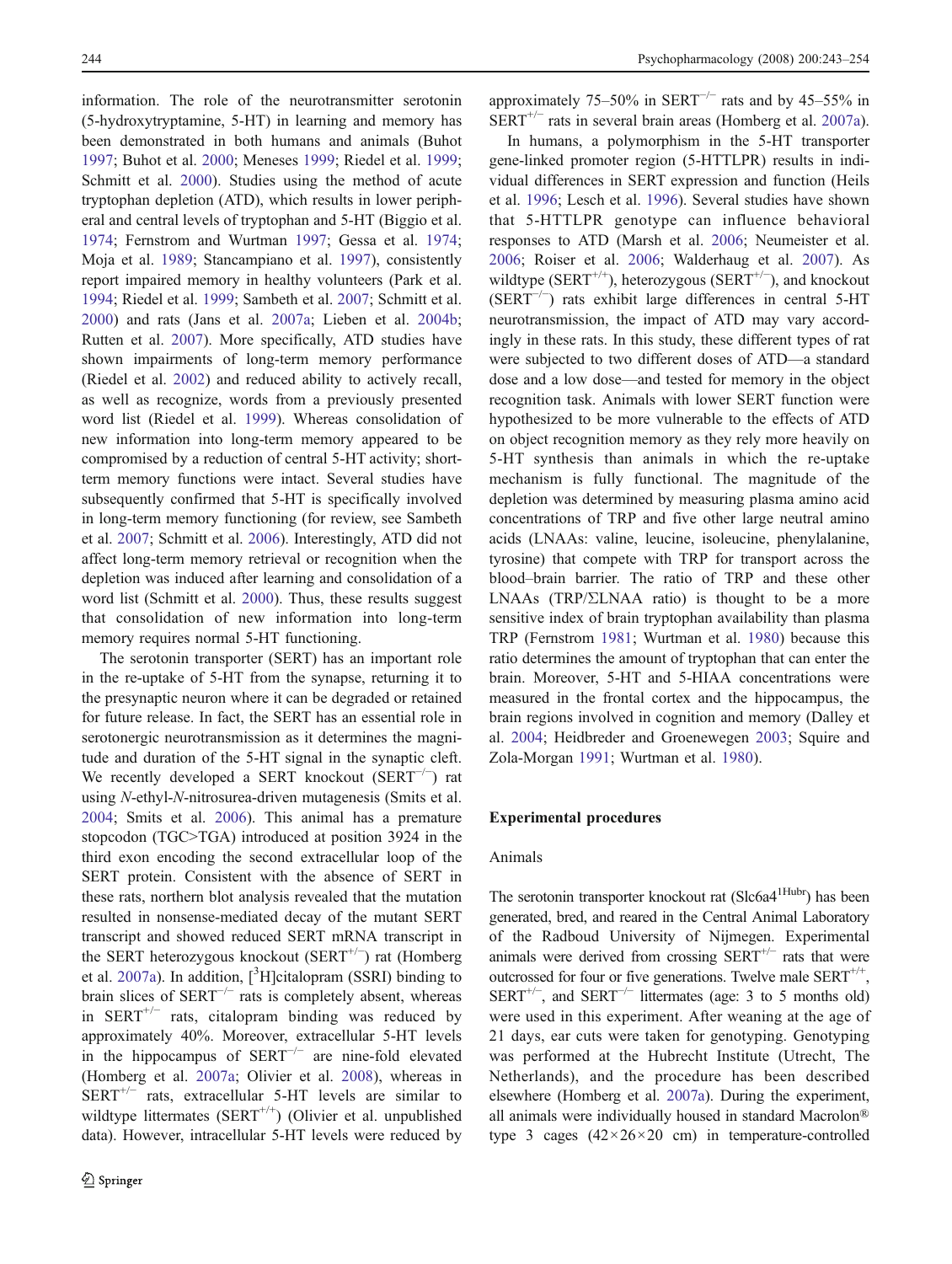rooms  $(21 \pm 1$ °C) with standard 12/12-h day/night cycle (lights on at 7.00 A.M.) and food (Sniff, long cut pellet, Bio Services, Uden, The Netherlands) and water available ad libitum.

#### Drugs and chemicals

The gelatin hydrolysate (Solugel P®) was obtained from PB Gelatins (Tessenderlo, Belgium). Glucodry 210 was obtained from Tate & Lyle (Koog aan de Zaan, The Netherlands). Kaliumchloride (KCl) and calciumchloridedihydrate  $(CaCl<sub>2</sub>·2H<sub>2</sub>O)$  were purchased from Merck (Darmstadt, Germany). L-Tryptophan was obtained from Sigma (Zwijndrecht, The Netherlands).

## Treatment

During a period of 2 weeks preceding the experiment, the rats were handled and habituated to oral injections with normal tap water (up to 10 ml/kg). The experiment consisted of blood sample collection (right after the handling period), object recognition task, and brain sample collection (1 week after object recognition task). On blood and brain sampling days, rats were treated with a protein– carbohydrate mixture containing L-TRP (TRP+ group, 0.30% TRP of the total protein) or lacking L-TRP (TRP− 100 g group). In all treatment conditions, rats received two oral injections of 10 ml/kg with a 90-min interval. Blood samples were taken at baseline (10 min before the first injection) and 4 h after the first injection. Brain samples were taken without treatment and 4 h after the first treatment. The composition of the nutritional mixture is shown in Table 1. In the object recognition task, rats were tested without treatment, with TRP+, with TRP− 100 g (standard-dose ATD), and with TRP− 40 g (low-dose ATD), respectively, with a 2-day interval. The TRP− 40 g condition is a mixture containing 40 g instead of the standard 100 g of Solugel P protein per 100 ml. Because TRP was absent and amino acids were given in a lower concentration, this resulted into milder tryptophan depletion. On each testing day, behavioral testing was conducted 4 h after the first oral administration. Treatment always took place between 8.30 and 12.00 h, and the object recognition task was performed between 12.30 and 17.00 h. The rats were fasted from 14 h prior to treatment until the testing period was completed. This was done to minimize the availability of TRP from food. At the end of each testing day, the animals had ad libitum access to food.

## **Biochemistry**

Plasma amino acid levels For the determination of plasma amino acid levels, blood samples were taken at baseline Table 1 Composition of the treatment mixtures

| Substance                                          | Standard<br>dose | Low<br>dose  |
|----------------------------------------------------|------------------|--------------|
| Protein (Solugel $P^{\circledR}$ ) in 100 ml water | 100              | 40           |
| Aspartic acid                                      | 4.8              |              |
| Glutamic acid                                      | 10.3             |              |
| Hydroxyproline                                     | 11.4             |              |
| Serine                                             | 3.4              |              |
| Glycine                                            | 23.2             |              |
| Histidine                                          | 0.8              |              |
| Arginine                                           | 10.0             |              |
| Threonine                                          | 2.0              |              |
| Alanine                                            | 10.4             |              |
| Proline                                            | 12.0             |              |
| Tyrosine                                           | 0.4              |              |
| Valine                                             | 2.2              |              |
| Methionine                                         | 0.7              |              |
| Isoleucine                                         | 1.0              |              |
| Leucine                                            | 2.5              |              |
| Hydroxylysine                                      | 0.9              |              |
| Phenylalanine                                      | 1.1              |              |
| Lysine                                             | 2.9              |              |
| Carbohydrate (Glucodry 210) in 80 ml<br>water      | 50               | 50           |
| <b>KCl</b>                                         | 0.094            | 0.094        |
| CaCl <sub>2</sub> ·2H <sub>2</sub> O               | 2.32             | 2.32         |
| L-tryptophan (TRP-groups)                          | $\mathbf{0}$     | $\mathbf{0}$ |
| $L$ -tryptophan (TRP+ group)                       | 0.28             | 0.28         |

(T0; i.e., 10 min before the first oral administration) and repeated 4 h after the first administration (T4). Blood sampling was done via a tail-incision method (Fluttert et al. [2000](#page-10-0)). Promptly after collection of blood in a sodium heparin tube (Microvette® CB 300, Sarstedt, Germany), the samples were kept on ice. After centrifugation of the blood samples (at 4°C for 15 min at 3,000×g), plasma samples were stored at −70°C. Plasma amino acid concentrations were determined with a fully automated high-performance liquid chromatography (HPLC). The concentrations of the total plasma amino acids are expressed as micromoles per liter.

Brain 5-HT and 5-HIAA levels Animals were decapitated, and tissue samples (frontal cortex and hippocampus) were dissected from the brain, weighed, and stored at −80°C until further use. The tissue samples were homogenized in 250 μl of an ice-cold solution containing 5 μM clorgyline, 5 μg/ml glutathione, and 0.6 μM Nω-methylserotonin (internal standard) using a potter tube. To 100 μl homogenate, 25  $\mu$ l of 2 M HClO<sub>4</sub> was added and mixed. Then, 20 μl of 2.5 M potassium acetate was added and again mixed. After 15 min in ice water, the homogenates were centrifuged for 15 min at 15,000 $\times$ g (4 $\degree$ C). The supernatants were diluted ten times with water before HPLC analysis. The concentration of 5-HT and 5-HIAA in the tissue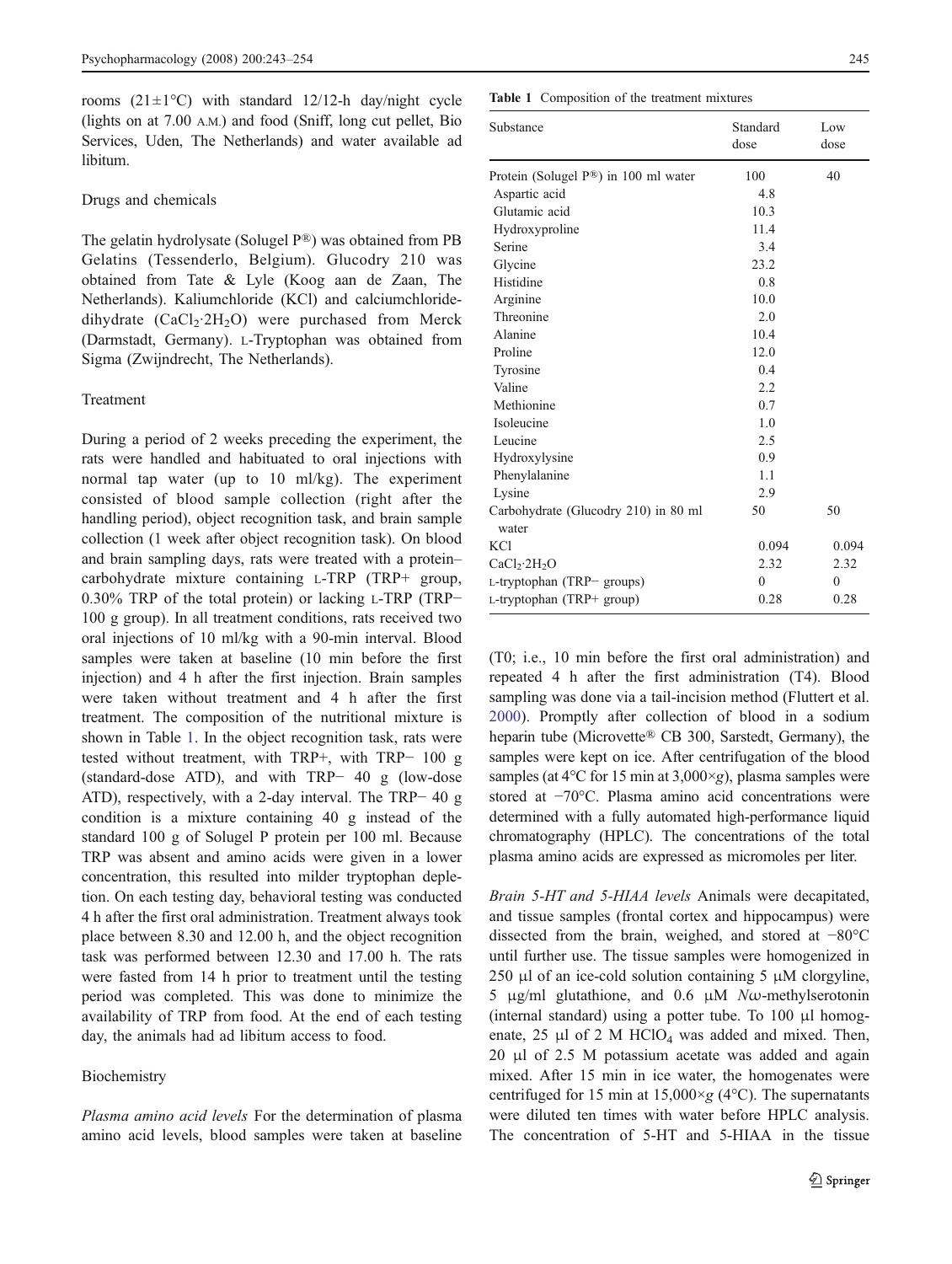extracts were measured by HPLC with ECD. The HPLC system consisted of a pump model P100, an autosampler model AS300 (both from Thermo Separation Products, Waltham, MA, USA), an ERC-3113 degasser (Erma CR. Inc. Tokyo, Japan), an ESA Coulochem II detector with 5011 analytical cell set at potential +450 mV (ESA Inc. Bedford MA, USA), a BD 41 chart recorder (Kipp & zn, The Netherlands), and a column  $(150 \text{ mm} \times 4.6 \text{ mm } \text{i.d.})$ packed with Hypersil BDS C18, 5-μm particle size (Alltech Associates, USA). The mobile phase solution consisted of 50 mM citric acid, 50 mM phosphoric acid, 0.1 mM EDTA, 45 μl/l dibutylamine, and 77 mg/l 1-octanesulfonic acid sodium salt, 10% methanol; the pH of the buffer was adjusted to 3.4 with NaOH. Separation was performed at room temperature using a flow rate of 0.7 ml/min. The concentration of each compound was calculated by comparison with both the internal and the external standards. The limit of detection (signal/noise ratio 3:1) was 0.3 nM. Concentrations are expressed as nanomoles per gram. The 5-HIAA/5-HT turnover was calculated, which can be used as an index of 5-HT system activity.

# Behavior

Object recognition task The object recognition task was performed as described elsewhere (Ennaceur and Delacour [1988;](#page-10-0) Prickaerts et al. [2002](#page-10-0)). The apparatus consisted of a square arena  $(100 \times 100 \times 40$  cm), with an open top, dark walls, and a dark floor. Testing was carried out in dimmed white light. We used four different sets of objects that could not be displaced by the rat. Each object was available in triplicate. The different objects were (1) a bowl with handle made of green china (maximum diameter of 15 cm and a height of 9 cm); (2) a cubic box ( $12 \times 12 \times 7$  cm) made of polyvinyl, with a pink topping; (3) a china trapezium cylinder (maximum diameter of 12 cm and minimum diameter of 10.5 cm) with a dish on top (diameter, 12 cm); and (4) a brown tinned cylinder (diameter, 9.5 cm and height, 15 cm).

One day preceding testing, the animals were adapted to the procedure, i.e., they were allowed to explore the apparatus (without any objects) for 3 min. In the following days, the rats were tested twice. A testing session is comprised of two 3-min trials, with a 1-h interval between trials. Two objects were placed in a symmetrical position about 10 cm away from the black wall. A rat was always placed in the apparatus facing one corner, which was the same for all rats. During the first trial, the apparatus contained two identical objects. After the first exploration period, the rat was put back in its home cage. One hour later, the rat was put back in the apparatus for the second trial but now with

dissimilar objects: a familiar one and a new one. The duration of exploring each object in both trials was recorded manually on a personal computer. Exploration was defined as directing the nose to the object at a distance of no more than 2 cm and/or touching the object with the nose. Sitting on the object was not considered as exploratory behavior. In order to avoid the presence of olfactory trails, the objects were thoroughly cleaned between trials with a 70% ethanol solution. Moreover, each object was available in triplicate so that none of the two objects from the first trial had to be used as the familiar object in the second trial. In addition, all combinations and locations of objects were used in a balanced manner to reduce potential biases due to preferences for particular locations or objects.

The basic measures in the object recognition task were the times spent by rats exploring an object during trial 1 and trial 2. The discrimination index d2 [(exploration new object during trial 2−exploration familiar object during trial 2)/total exploration time during trial 2] was calculated for each treatment condition (see Rutten et al. [2007\)](#page-10-0). The d2 is a relative index of discrimination between new and familiar objects because it corrects for total exploration time in trial 2 (see Şık et al. [2003\)](#page-10-0). Rats that explored less than 5 s in any of the trials or explored only one of the objects were removed from analysis to avoid possible erroneous conclusions (see Şık et al. [2003\)](#page-10-0).

## Statistical analysis

For all variables, treatment effects were analyzed using parametric statistics (ANOVA). Plasma amino acid concentrations were analyzed with repeated measures ANOVA, with factors genotype, treatment, and time. Brain 5-HT, 5- HIAA, and 5-HIAA/5-HT turnovers were analyzed with two-way ANOVA, with factors treatment and genotype. Where appropriate, post hoc testing with Bonferroni correction was used. In the object recognition task, effects of treatment and genotype on exploration times in each trial was analyzed using a two-way ANOVA. Where appropriate, post hoc testing with Bonferroni correction was used. We compared the d2 values of untreated testing and treatment conditions with d2 values of a virtual control group (see Şık et al. [2003](#page-10-0)). The virtual control group had a d2 of zero, meaning that there was no object recognition. The number of animals and SEM were similar to those of our treatment groups. Comparison with this virtual control group is used to evaluate more reliably whether discrimination performance differs from zero in a certain treatment condition. The d2 values were compared with ANOVA, and a one-sided Dunnett post hoc test was used to test whether d2 in a treatment condition was higher than in the virtual control group, which would indicate that the rats are able to discriminate the objects.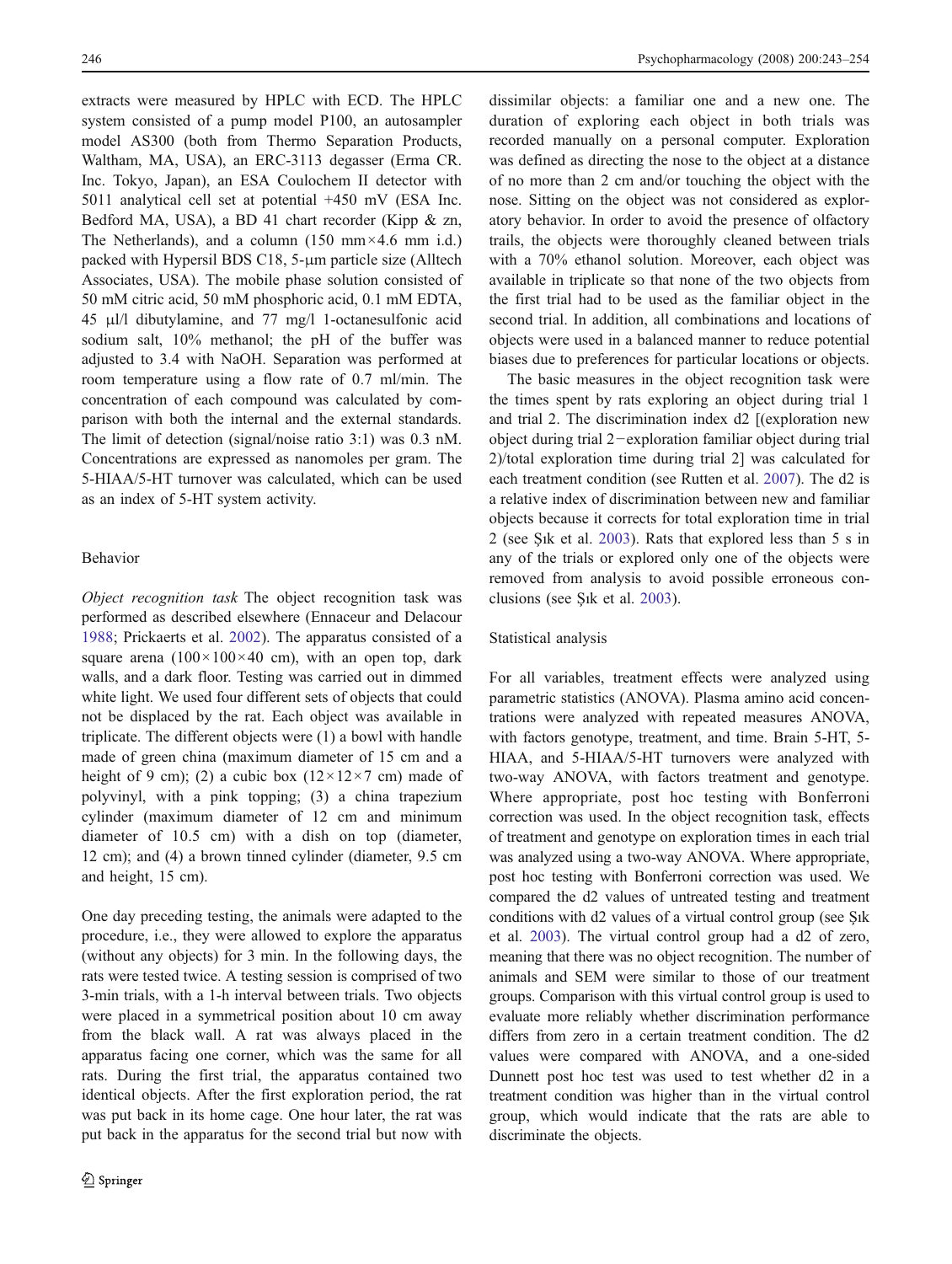#### Results

# Plasma amino acid concentrations

To determine the effects of the treatment conditions, plasma amino acid concentrations were measured, and the TRP/ ΣLNAA ratio was calculated for each measurement, treatment, and genotype (Fig. 1). Plasma TRP levels and the plasma TRP/ΣLNAA ratio decreased over the 4 h [Time: TRP:  $F(1, 29) = 45.20, p < 0.001$ ; ratio:  $F(1, 29) =$ 31.43, p<0.001]. Plasma TRP levels and the TRP/ΣLNAA ratio were lower in the TRP− 100 g group compared to the TRP+ group [Treatment: TRP:  $F(1, 29) = 77.46$ ,  $p < 0.001$ ; ratio:  $F(1, 29) = 84.91$ ,  $p < 0.001$ ]. There was no Time  $\times$ Genotype  $\times$  Treatment interaction effect and no Genotype  $\times$ Treatment interaction effect on TRP or on the ratio  $(F<sub>s</sub>$ 2.15, ns). A Time  $\times$  Treatment interaction effect was found on TRP  $[F(1, 29)=206.17, p<0.001]$  and on the TRP/ ΣLNAA ratio [ $F(1, 29) = 181.17, p < 0.001$ ]. Further analysis showed that in the TRP+ condition, there was a significant increase of TRP and the TRP/ΣLNAA ratio over the 4 h [TRP:  $F(1, 13)=26.26, p<0.001$ ; ratio:  $F(1, 13)=26.26, p<0.001$ ; ratio: 13)=23.01, p<0.001], whereas in the TRP− 100 g condition, these were significantly decreased  $[TRP: (1,14)$ = 223.26,  $p < 0.001$ ; ratio:  $F(1, 14) = 222.13, p < 0.001$ ]. There was no Time  $\times$  Genotype effect and no effect of genotype on TRP levels and on the TRP/ΣLNAA ratio. Thus, TRP− 100 g ATD resulted in strong depletion of plasma TRP and the TRP/ΣLNAA ratio, whereas TRP+ treatment caused an increase in TRP and the TRP/ΣLNAA ratio. These effects were similar in all genotypes.

# Brain 5-HT and 5-HIAA concentrations

To determine the central effects of the treatment, concentrations of 5-HT and 5-HIAA were determined in the frontal cortex and in the hippocampus, and for both structures, the turnover (5-HIAA/5-HT) was calculated (Table [2\)](#page-5-0).

5-HT In the frontal cortex, a treatment effect on 5-HT was found  $[F(2, 66) = 41.46, p < 0.001]$ . Post hoc testing revealed that 5-HT levels were lower in the TRP− 100 g condition than in the untreated condition and the TRP+ condition (Fig. [2](#page-6-0)a). Furthermore, 5-HT concentrations in the TRP+ condition were higher than in the untreated rats. Moreover, a genotype effect on 5-HT in the frontal cortex  $[F(2, 66)$ = 73.76,  $p < 0.001$ ] was found. Post hoc analysis showed that 5-HT levels in SERT<sup> $-/-$ </sup> rats were lower than in SERT<sup>+/</sup> and SERT<sup>+/+</sup> rats. No Treatment  $\times$  Genotype interaction effect on 5-HT was found in the frontal cortex. In the hippocampus, similar effects were found to the prefrontal cortex. In this structure also, a treatment effect on  $5-HT$  [ $F$  $(2, 66)=17.85, p<0.001$  was found, with lower 5-HT levels in the TRP− 100 g condition than in the untreated condition and in the TRP+ condition (Fig. [2a](#page-6-0)). Similar to the frontal cortex, 5-HT concentrations in the hippocampus were higher in the TRP+ condition than in the untreated rats. Also, a genotype effect on 5-HT was found in the hippocampus  $[F(2, 66) = 67.25, p < 0.001]$ , with lower 5-HT levels in SERT<sup>-/−</sup> rats compared with SERT<sup>+/−</sup> and SERT<sup>+/+</sup> rats. No Treatment  $\times$  Genotype interaction effects were found on 5-HT in the hippocampus.

In order to test our specific hypotheses, we also analyzed the effects of treatment on behavior in each experimental group separately. In the frontal cortex, 5-HT levels in the TRP− 100 g group were significantly lower than in the TRP+ group in all genotypes [Treatment: SERT<sup>+/+</sup>:  $F(2, 20) = 9.80, p < 0.001$ ; SERT<sup>+/-</sup>:  $F(2, 21) = 12.75$ ,  $p < 0.001$ ; SERT<sup>-/-</sup>:  $F(2, 21) =$ 27.88,  $p$ <0.001]. In SERT<sup>+/+</sup> and SERT<sup>+/-</sup> rats, 5-HT levels were higher in the TRP+ group than in the untreated rats, which was not the case in SERT<sup> $-/-$ </sup> rats. In SERT<sup> $-/-$ </sup> rats, 5-

**Fig. 1** Effects of treatment with<br>
TRP+ or TRP-100 g on plasma<br>
TRP/ $\Sigma$ LNAA ratio of all groups<br>
at baseline (T0) and 4 h after the<br>
first administration of the mix-<br>
ture (T4). Percentage difference TRP+ or TRP− 100 g on plasma TRP/ΣLNAA ratio of all groups at baseline (T0) and 4 h after the first administration of the mixture (T4). Percentage difference in TRP/ΣLNAA ratio between the baseline and the TRP+ and TRP− 100 g condition after 4 h is indicated in the graph

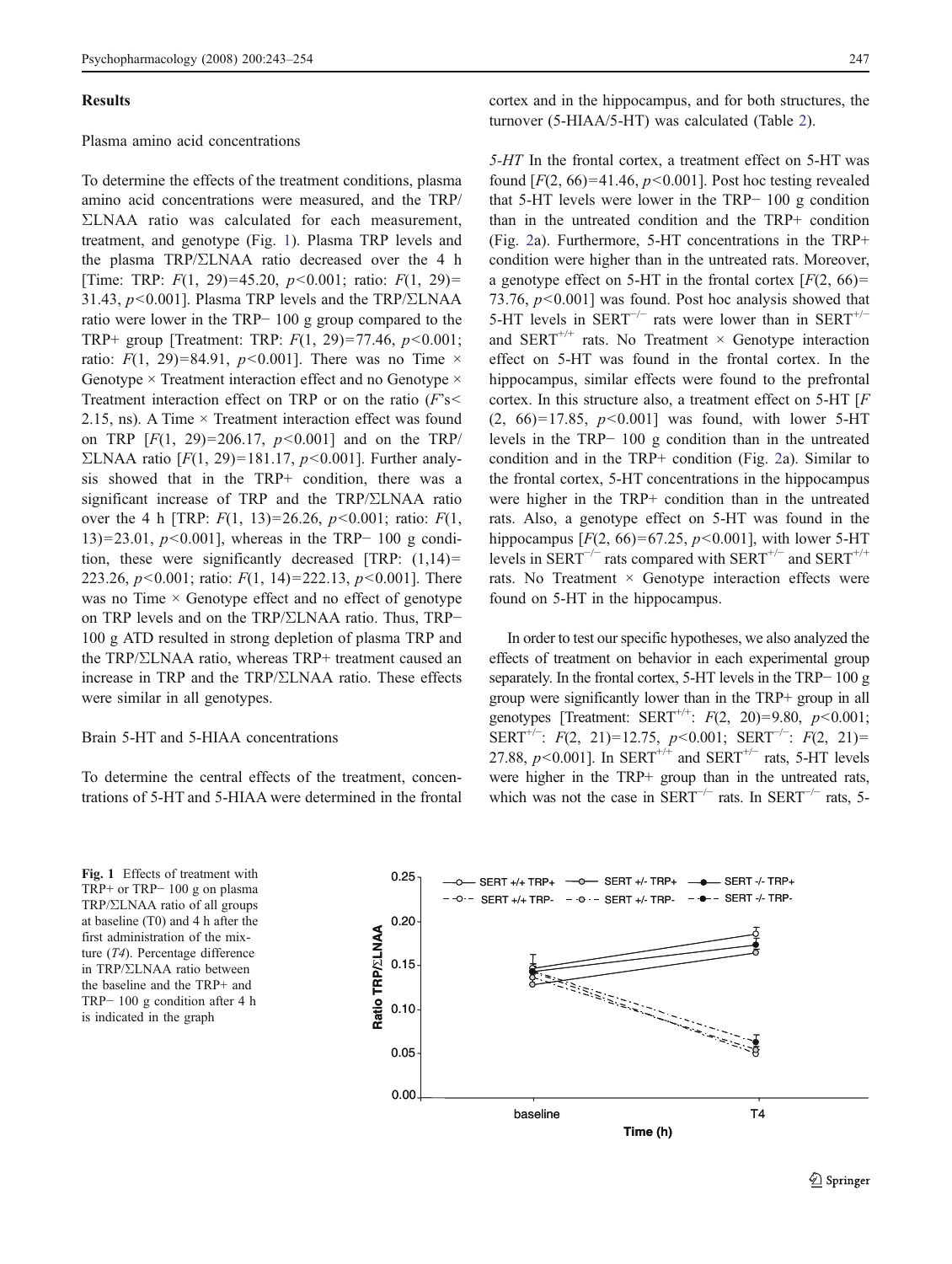| Brain area         | Treatment   | Genotype            | 5-HIAA $(mmol/g)$ | Sign.   | $5-HT$ (nmol/g) | Sign.   | $5-HIAA/5-HT$ | Sign. |
|--------------------|-------------|---------------------|-------------------|---------|-----------------|---------|---------------|-------|
| Fr cortex          | Untreated   | $\text{SERT}^{+/+}$ | 1.19              | a       | 2.74            | a       | 0.46          |       |
| Fr cortex          | Untreated   | $SERT^{+/-}$        | 1.01              | a       | 2.67            | a       | 0.40          |       |
| Fr cortex          | Untreated   | $SERT^{-/-}$        | 0.63              |         | 1.39            |         | 0.46          |       |
| Fr cortex          | TRP+        | $\text{BERT}^{+/+}$ | 0.99              | a       | 3.38            | a       | 0.31          |       |
| Fr cortex          | TRP+        | $SERT^{+/-}$        | 0.98              | a       | 3.68            | a, b    | 0.27          |       |
| Fr cortex          | TRP+        | $SERT^{-/-}$        | 0.51              |         | 1.90            |         | 0.29          |       |
| F cortex           | TRP $-100g$ | $\text{SERT}^{+/+}$ | 0.65              | a, b, c | 2.21            | a, b, c | 0.30          | a, b  |
| Fr cortex          | TRP $-100g$ | $SERT^{+/-}$        | 0.63              | a, b    | 2.16            | a, b    | 0.30          | a, b  |
| Fr cortex          | TRP $-100g$ | $SERT^{-/-}$        | 0.35              | b       | 0.51            | b, c    | 0.74          | b, c  |
| <b>Hippocampus</b> | Untreated   | $SERT^{+/+}$        | 1.77              | a       | 1.83            | a       | 1.06          |       |
| Hippocampus        | Untreated   | $SERT^{+/-}$        | 1.52              | a       | 1.82            | a       | 0.86          |       |
| Hippocampus        | Untreated   | $SERT^{-/-}$        | 0.92              |         | 0.79            |         | 1.26          |       |
| <b>Hippocampus</b> | TRP+        | $SERT^{+/+}$        | 1.49              | a       | 2.11            | a       | 0.73          |       |
| <b>Hippocampus</b> | TRP+        | $\text{SERT}^{+/-}$ | 1.33              | a       | 2.48            | a, b    | 0.58          |       |
| <b>Hippocampus</b> | TRP+        | $SERT^{-/-}$        | 0.51              |         | 1.90            |         | 0.29          |       |
| <b>Hippocampus</b> | TRP $-100g$ | $SERT^{+/+}$        | 0.84              | a, b, c | 1.56            | a       | 0.56          | a, b  |
| <b>Hippocampus</b> | TRP $-100g$ | $\text{SERT}^{+/-}$ | 0.80              | a, b, c | 1.37            | a, c    | 0.59          | a     |
| <b>Hippocampus</b> | TRP $-100g$ | $SERT^{-/-}$        | 0.35              | B       | 0.51            | b, c    | 0.74          | b, c  |

<span id="page-5-0"></span>Table 2 An overview of 5-HT, 5-HIAA, and 5-HIAA/5-HT turnover levels in frontal cortex and hippocampus

a Significantly different from SERT<sup> $-/-$ </sup> rats, b significantly different from untreated group with the same genotype, c significantly different from TRP+ treated group with the same genotype

HT was lower in the TRP− 100 g condition than in untreated rats, which was not the case in SERT<sup>+/+</sup> and SERT<sup>+/-</sup> rats. In the hippocampus, there was a treatment effect on 5-HT in SERT<sup>+/−</sup> [F(2, 21)=9.29, p<0.001] and in SERT<sup>-/−</sup> rats [F(2, 21)=20.88,  $p$ <0.001] but not in SERT<sup>+/+</sup> rats. In SERT<sup>+/-</sup> rats, 5-HT levels in the TRP+ condition were higher than in untreated and TRP− 100 g treated rats. In SERT−/<sup>−</sup> rats, 5-HT levels in the TRP− 100 g condition were lower than in the TRP+ condition and in untreated rats.

5-HIAA A treatment effect on 5-HIAA was found in the frontal cortex  $[F(2, 66) = 23.98, p < 0.001$  $[F(2, 66) = 23.98, p < 0.001$  $[F(2, 66) = 23.98, p < 0.001$ ; see Fig. 2b]. Post hoc testing showed that 5-HIAA concentrations in the TRP− 100 g condition were lower than in the untreated rats and in the TRP+ condition. In the frontal cortex, a genotype effect was found on 5-HIAA in the frontal cortex  $[F(2, 66)$ = 34.03,  $p<0.001$ ]. Post hoc analysis showed that 5-HIAA levels in SERT<sup>-/-</sup> were lower than in SERT<sup>+/-</sup> and SERT<sup>+/+</sup> rats. No Treatment  $\times$  Genotype interaction effects on 5-HIAA were found in the frontal cortex. Similar to the frontal cortex, a treatment effect on 5-HIAA was also found in the hippocampus  $[F(2, 66)=34.35, p<0.001]$ . As shown in Fig. [2b](#page-6-0), 5-HIAA concentrations in the TRP− 100 g condition were lower than in the untreated rats and the TRP+ condition. In the hippocampus, 5-HIAA levels were higher in untreated rats than in TRP+ treated rats. Moreover, a genotype effect on 5-HIAA was found in the hippocampus  $[F(2, 66)=35.30, p<0.001]$ , showing lower 5-HIAA levels in SERT<sup>-/−</sup> rats compared with SERT<sup>+/−</sup> and SERT<sup>+/+</sup> rats.

No Treatment  $\times$  Genotype interaction effects on 5-HIAA levels were found in the hippocampus.

In all genotypes, there was a treatment effect on 5-HIAA in the frontal cortex  $[SET^{+/+}$ :  $F(2, 20) = 18.69, p < 0.001$ ; SERT<sup>+/-</sup>:  $F(2, 21) = 4.29, p < 0.05$ ; SERT<sup>-/-</sup>:  $F(2, 21) =$ 10.66,  $p<0.001$ ]. Post hoc testing revealed that in SERT<sup>+/+</sup> rats, 5-HIAA was lower in the TRP− 100 g group compared to the TRP+ group  $(p<0.01)$  and the untreated group  $(p<$ 0.001). In SERT<sup>+/−</sup> and SERT<sup>-/−</sup> rats, 5-HIAA levels were lower in TRP- 100 g compared to untreated rats (SERT<sup>+/-</sup>:  $p$ <0.05; SERT<sup>-/-</sup>:  $p$ <0.001). For the hippocampus also, there was a treatment effect in all genotypes in the hippocampus as well [SERT<sup>+/+</sup>:  $F(2, 20) = 28.19, p < 0.001$ ; SERT<sup>+/-</sup>:  $F(2, 21) = 7.16$ ,  $p < 0.001$ ; SERT<sup>-/-</sup>:  $F(2, 21) =$ 11.91,  $p<0.001$ ]. Post hoc testing showed lower 5-HIAA levels in SERT<sup>+/+</sup> and SERT<sup>+/-</sup> rats in the TRP- 100 g group compared with the TRP+  $(SERT^{+/+}; p<0.001;$ SERT<sup>+/-</sup>:  $p$ <0.05) and untreated group (SERT<sup>+/+</sup>:  $p$ < 0.001; SERT<sup>+/-</sup>:  $p$ <0.01). In SERT<sup>-/-</sup> rats, 5-HIAA was higher in the untreated rats compared with TRP+  $(p<0.05)$ and TRP $-$  100 g ( $p$ <0.001) treated rats.

5-HIAA/5-HT As seen in Fig. [2c](#page-6-0), there was a Treatment  $\times$ Genotype interaction effect on the 5-HIAA/5-HT turnover in the frontal cortex  $[F(4, 62)=9.628, p<0.001]$  caused by the high 5-HIAA/5-HT turnover rate of  $SERT^{-/-}$  rats. A treatment effect was found on the turnover in the frontal cortex  $[F(2, 62)=11.60, p<0.001]$ . Post hoc testing revealed that the turnover was lower in the TRP+ condition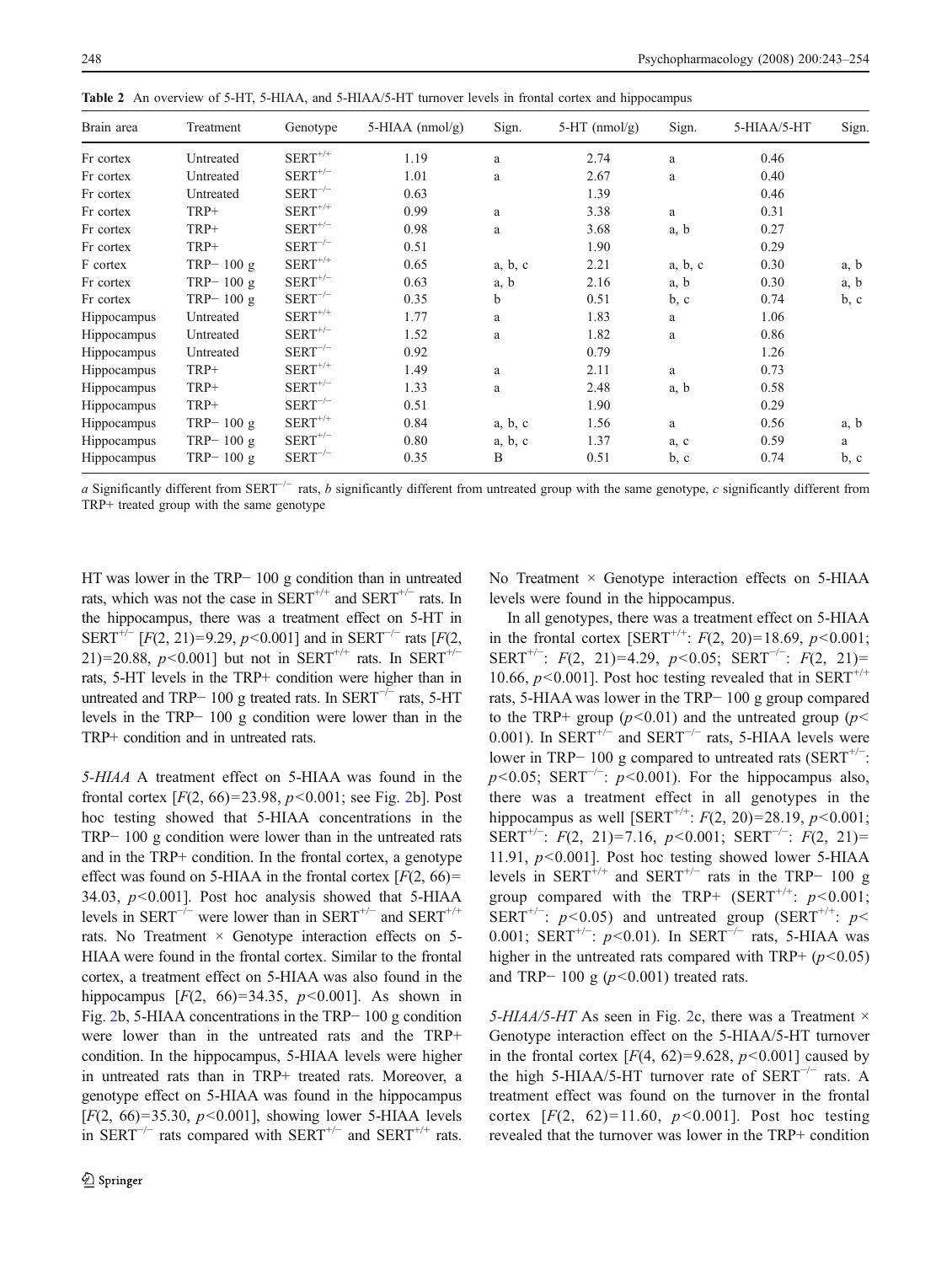<span id="page-6-0"></span>Fig. 2 Effect of treatment with TRP+ or TRP− 100 g on basal brain  $5-HT$  (a),  $5-HIAA$  (b), and 5-HIAA/5-HT turnover (c) levels in the frontal cortex and hippocampus. Bars represent mean and standard error. Numbers above the bars represent percentage difference from the untreated condition



than in the untreated rats and in the TRP− 100 g condition. Moreover, a genotype effect on 5-HIAA in the frontal cortex  $[F(2, 62)=13.64, p<0.001]$  was found. The turnover was higher in SERT<sup>-/−</sup> rats than in SERT<sup>+/−</sup> and SERT<sup>+/+</sup> rats. Similarly to the frontal cortex, a Treatment  $\times$  Genotype interaction effect on the 5-HIAA/5-HT turnover was also found in the hippocampus  $[F(4, 62)=12.60, p<0.001]$ . This effect seems to be the result of the high 5-HIAA/5-HT turnover rate in SERT−/<sup>−</sup> rats. Moreover, a treatment effect on the turnover was found in the hippocampus  $[F(2, 62)$ = 9.02,  $p<0.001$ ], again, with a lower turnover in the TRP+ condition compared with the untreated rats and the TRP− 100 g condition. Similar to the frontal cortex, a genotype effect on 5-HIAA/5-HT was found in the hippocampus  $[F(2, 62)=28.62, p<0.001]$ , with a higher turnover in  $SERT^{-/-}$  rats compared with  $SERT^{+/-}$  and  $SERT^{+/+}$  rats.

In all genotypes, there was a treatment effect on 5-HIAA/ 5-HT turnover in the frontal cortex  $[SERT^{+/+}$ :  $F(2, 20) = 4.64$ ,  $p<0.05$ ; SERT<sup>+/-</sup>:  $F(2, 21)=3.78$ ,  $p<0.05$ ; SERT<sup>-/-</sup>:  $F(2, 11)$  $21$ )=16.37,  $p$ <0.001]. Post hoc testing showed that in  $SERT^{+/+}$  rats, the 5-HIAA/5-HT was lower in the TRP− 100g group compared to the untreated group  $(p<0.05)$ . In  $SERT^{+/-}$  rats, 5-HIAA/5-HT was lower in TRP+ rats than in untreated rats ( $p$ <0.05). In SERT<sup> $-/-$ </sup> rats, 5-HIAA/5-HT was higher in TRP− 100 g compared to untreated rats  $(p<0.001)$ and TRP+ rats  $(p<0.001)$ . In all genotypes, there was a treatment effect in the hippocampus [SERT<sup>+/+</sup>:  $F(2, 20)$ = 7.31,  $p < 0.01$ ; SERT<sup>+/-</sup>:  $F(2, 21) = 4.10, p < 0.05$ ; SERT<sup>-/-</sup>: F  $(2, 21)=15.12$ ,  $p<0.001$ ]. Post hoc testing showed that in SERT<sup>+/+</sup> rats, 5-HIAA/5-HT was lower in the TRP- 100 g group compared to the untreated group ( $p$ <0.01). In SERT<sup>-/−</sup> rats, 5-HIAA/5-HT was higher in the TRP− 100 g treated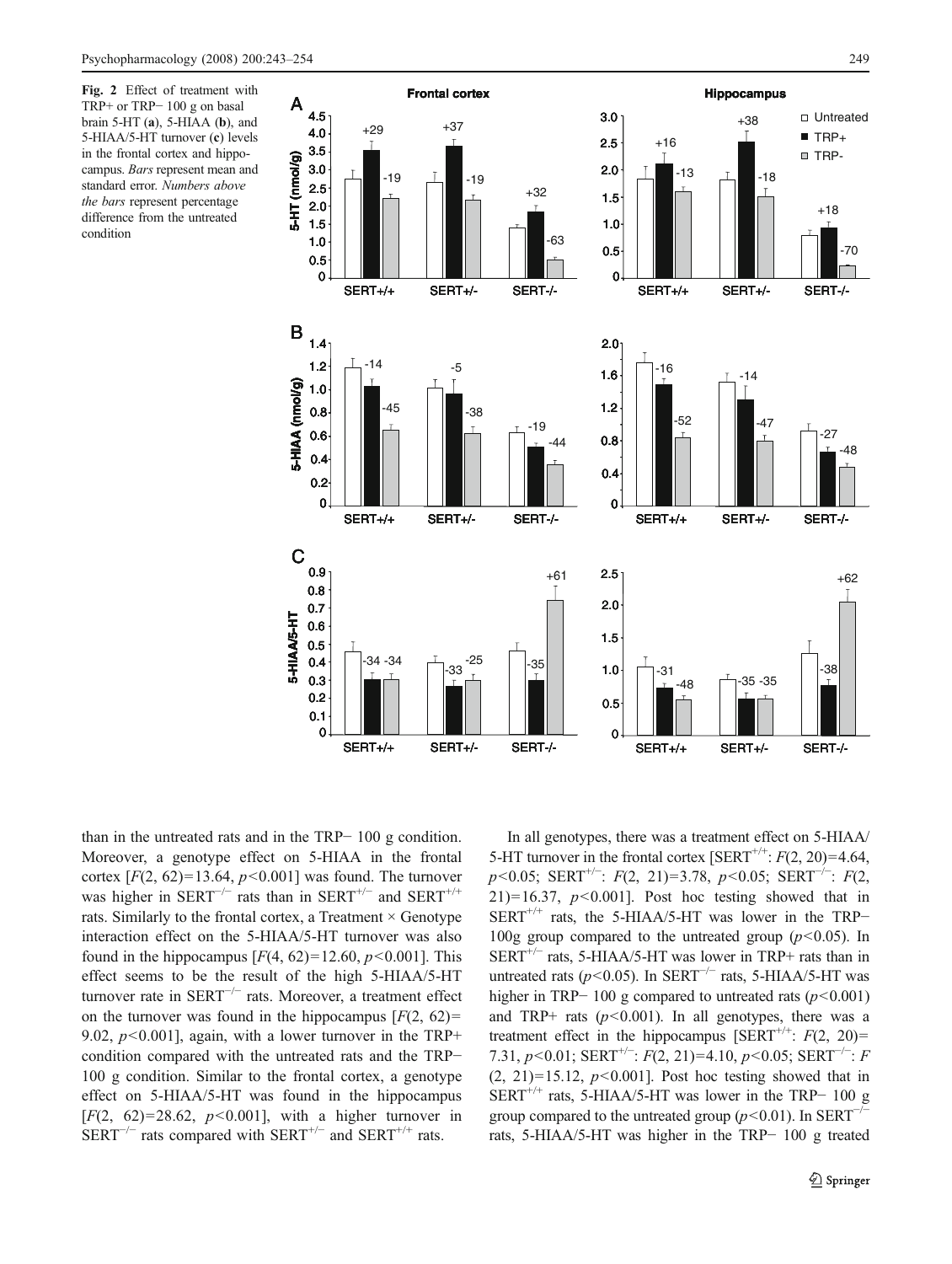rats compared to untreated rats  $(p<0.01)$  and TRP+ treated rats ( $p$ <0.001). In SERT<sup>+/−</sup> rats, no differences in 5-HIAA/5-HT were found.

# Object recognition task

In order to test whether animals with lower SERT function are more vulnerable to the effects of ATD, we tested  $SERT^{+/+}$ ,  $SERT^{+/-}$  and  $SERT^{-/-}$  rats on object recognition memory. Exploration times of untreated rats and rats treated with TRP+, TRP− 100 g, and TRP− 40 g treated were compared (data not shown). There were no Genotype  $\times$ Treatment interaction effects on exploration time in trial 1 or in trial 2. There was no effect of Genotype or Treatment on exploration time in trial 1. In trial 2, there was an effect of Genotype  $[F(2, 136)=3.27, p<0.05]$  and Treatment  $[F(3, 136)]=3.27, p<0.05]$ 136)=3.98,  $p<0.01$  on exploration time. Post hoc testing showed that in trial 2, exploration time was lower in the TRP− 100 g and TRP+ condition compared to the TRP− 40 g condition ( $p$ <0.05). As mentioned before, d2 values of the untreated rats and the rats treated with TRP+, TRP− 100 g, and TRP− 40 g of the present study were compared with d2 values of a virtual control group with no object recognition (see Şık et al. [2003](#page-10-0)). The effects of Genotype and Treatment on discrimination index d2 in the object recognition task are shown in Fig. 3.

There was no Genotype  $\times$  Treatment interaction effect [F  $(8, 138)=1.28$ , ns] and no effect of Genotype on discrimination index d2  $[F(2, 138)=2.31, \text{ns}]$ . A treatment effect was found on the discrimination index  $d2 [F(4, 146) =$ 21.65,  $p<0.001$ ; post hoc analysis showed that the untreated d2 and the d2 in the TRP+ and TRP− 40 g condition differed from the virtual control group with no object recognition. Only in the TRP− conditions that rats

were unable to discriminate between the new and familiar object after a 1-hour interval. To evaluate whether SERT−/<sup>−</sup> rats were more vulnerable to ATD treatment than  $SERT^{+/-}$ or  $SERT^{+/+}$  rats, treatment effects were analyzed within each genotype group. There was a treatment effect on d2 in all genotypes  $[SERT^{+/+} F(4, 50)=17.61, p<0.001; SERT^{+/-}$  $F(4, 43)=6.00, p<0.01$ ; SERT<sup>-/-</sup>  $F(4, 45)=4.92, p<0.01$ ]. In the SERT<sup>+/+</sup>, untreated rats and rats treated with  $TRP+$ and TRP− 40 g were different from the virtual controls but TRP- 100 g was not. In the SERT<sup>+/-</sup>, only untreated rats and TRP+ treated rats were different from the virtual controls but rats treated with TRP− 100 g and TRP− 40 g were not. In the  $SERT^{-/-}$  rats, only the untreated rats were different from the virtual controls whereas rats treated with TRP+, TRP− 100 g, and TRP− 40 g were not.

# Discussion

In the present study, the effects of standard-dose (TRP− 100 g) and low-dose (TRP− 40 g) ATD were examined in  $SERT^{+/+}$ ,  $SERT^{+/-}$ , and  $SERT^{-/-}$  rats in the object recognition task. The biochemical data showed plasma TRP depletion of 65% in SERT<sup>+/+</sup>, 61% in SERT<sup>+/-</sup>, and 55% in SERT−/<sup>−</sup> rats 4 h after standard-dose TRP−. This decrease in plasma TRP levels is in agreement with other ATD studies (Jans et al. [2007a;](#page-10-0) Lieben et al. [2004b](#page-10-0)). SERT<sup>-/−</sup> rats showed stronger depletion of 5-HT in the frontal cortex (63%) than SERT<sup>+/+</sup> and SERT<sup>+/-</sup> (both 19%) rats. Similar results were found in the hippocampus, where  $SERT^{-/-}$  rats also showed a stronger depletion (70%) compared to SERT<sup>+/−</sup> rats (18%) and SERT<sup>+/+</sup> rats (13%). Rats treated with standard-dose TRP− showed lower 5-HT levels in both brain structures compared to TRP+ treated rats and



Fig. 3 Treatment effects in  $SERT^{+/+}$ ,  $SERT^{+/-}$ , and  $SERT^{-/-}$ on discrimination index d2. Treatment effect  $p<0.05$  difference from virtual control group with no object recognition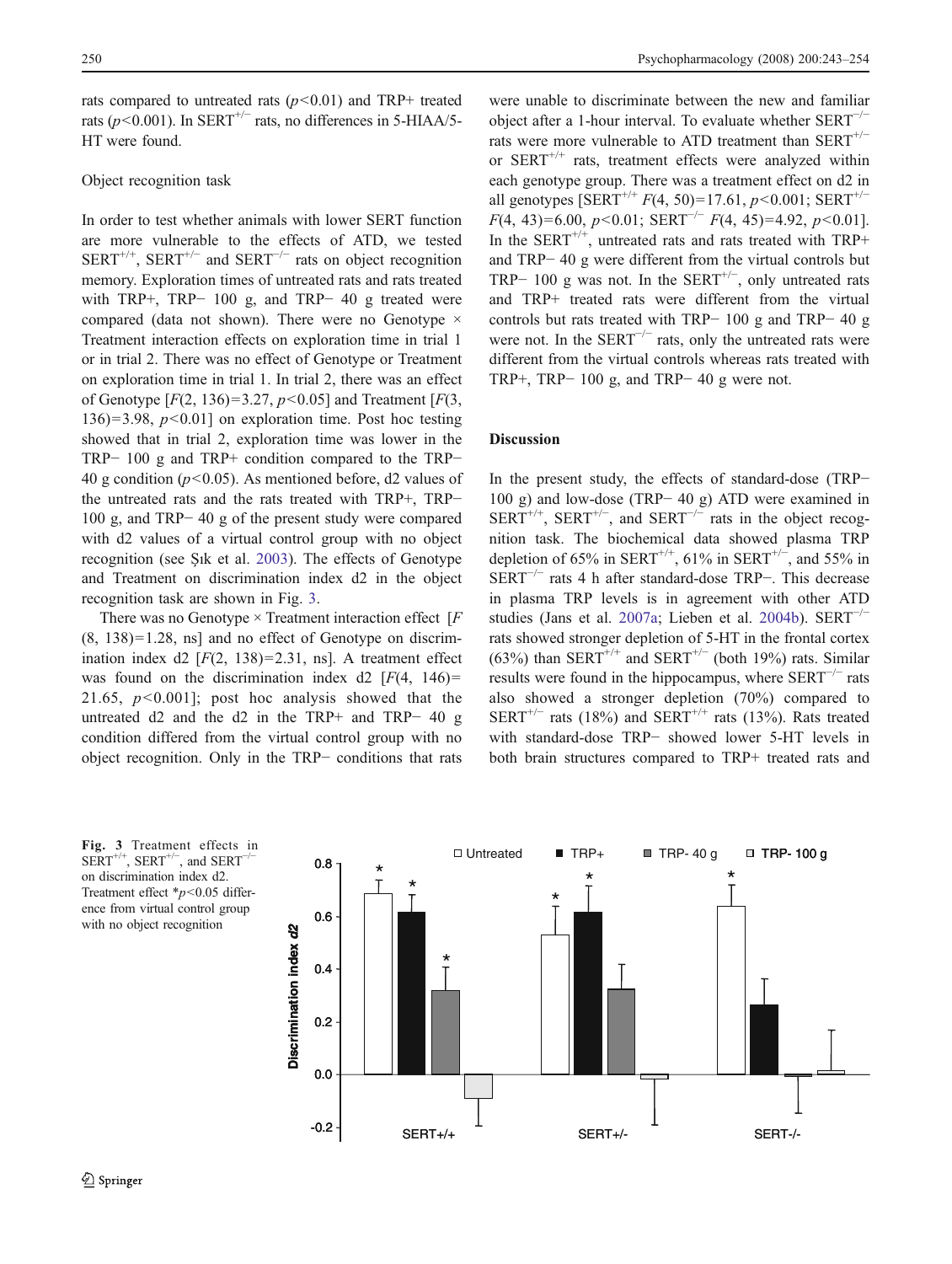untreated rats. These effects were most pronounced in  $SERT^{-/-}$  rats, as only these rats showed significantly lower 5-HT in the standard-dose TRP− condition than in the untreated condition. In both the frontal cortex and hippocampus, standard-dose ATD decreased 5-HIAA to a similar extent in all genotypes. In SERT<sup>+/+</sup> and SERT<sup>+/-</sup> rats, 5-HIAA/5-HT turnover was a bit lower in rats treated with TRP+ and standard-dose TRP− compared with the untreated condition, but in  $SERT^{-/-}$  rats, this turnover ratio was much higher in the standard-dose TRP− group than in the TRP+ group and the untreated group. In previous studies, SERT−/<sup>−</sup> animals exhibited an increased 5-HT turnover at basal levels in the cortex and caudate putamen, but not in the amygdala medial prefrontal cortex, and orbitofrontal cortex (Homberg et al. [2007a,](#page-10-0) [b](#page-10-0)). In line with this, untreated  $SERT^{-/-}$  animals in this study did not have increased 5-HIAA/5-HT turnover in the frontal cortex. Although the central effects of ATD were stronger in SERT<sup>-/-</sup> rats, plasma TRP and TRP/ΣLNAA levels decreased to a similar extent in all genotypes. Thus, different effects seen in SERT<sup>+/+</sup>, SERT<sup>+/-</sup>, and SERT<sup>-/-</sup> rats after ATD were found only in the brain and not in the periphery. Previous ATD studies reported a similar dissociation between peripheral and central effects (Jans et al [2007a](#page-10-0); Jans et al. unpublished data). Although the reason for this difference is not known, it is interesting to note that 5-HT synthesis in brain and peripheral tissues functions differently. For example, tryptophan hydroxylase (TPH), the rate-limiting enzyme to form 5-hydroxytryptophan (5- HTP) from tryptophan, is controlled by a different isoform in the brain than in the periphery (for review, see Walther and Bader 2003). This difference in 5-HT synthesis might play a role in the different effects seen after ATD in brain and periphery.

The standard ATD dose (TRP− 100 g) is known to impair object recognition in Wistar rats (Jans et al. [2007a](#page-10-0); Lieben et al. [2004b](#page-10-0)) and was thus expected to impair object recognition in all genotypes. The re-uptake mechanism in  $SERT^{+/+}$  rats is fully functional, whereas this mechanism is partly functional in SERT<sup>+/−</sup> rats and not functional in  $SERT^{-/-}$  rats. Therefore,  $SERT^{+/-}$  and  $SERT^{-/-}$  rats rely more heavily on 5-HT synthesis than  $SERT^{+/+}$  rats. Consequently, it was hypothesized that differences in object recognition between the genotypes would occur only after the low-dose ATD treatment. It was found that all genotypes showed impaired object recognition after standard-dose ATD. The relatively mild depletion of the TRP− 40 g treatment impaired object recognition in SERT+/<sup>−</sup> and especially in SERT<sup>-/-</sup> rats but not in SERT<sup>+/+</sup> rats, suggesting that  $SERT^{-/-}$  and  $SERT^{+/-}$  rats are more sensitive to the memory-impairing effects of low-dose ATD. In SERT<sup>+/+</sup> rats, the d2 in the TRP− 40 g condition was lower than in the untreated condition but still different

from the virtual control group with impaired object recognition. The stronger effects of the TRP− 40 g treatment in  $SERT^{-/-}$  rats may be related to the stronger effects of TRP− treatment on central 5-HT levels. The same dose of TRP− 100 g had a stronger effect on central 5-HT levels in SERT<sup>-/−</sup> rats compared to SERT<sup>+/−</sup> and SERT<sup>+/+</sup> rats. Notably,  $SERT^{-/-}$  rats showed impaired object recognition after TRP+ treatment as well, although their untreated d2 indicated normal object recognition when untreated. This may be related to stress associated with the ATD procedure, such as the repeated oral injections. Chronic stress is known to impair object memory (Beck and Luine [1999\)](#page-9-0), and there is some evidence to suggest that diminished SERT function is associated with increased stress responsivity in humans (for review, see Canli and Lesch [2007](#page-10-0)) and mice (Wellman et al. [2007\)](#page-11-0). In this way, the injection stress may have resulted in mildly impaired object recognition memory in TRP+ treated SERT−/<sup>−</sup> rats.

Several 5-HT receptors are known to be involved in memory (for review, see Buhot [1997](#page-10-0); Perez-Garcia and Meneses [2008\)](#page-10-0). ATD can modify 5-HT receptors, for example, ATD in rats reduced  $5-HT<sub>1A</sub>$  binding in the dorsal raphe but not in the cortex and hippocampus (Cahir et al. [2007](#page-10-0)). This decrease in autoreceptor binding may represent a compensatory intrinsic homeostatic response, attempting to counteract ATD-induced decreases in central 5-HT (Cahir et al. [2007\)](#page-10-0). It is interesting to note that in SERT<sup> $-/-$ </sup> rats, the 5-HT<sub>1A</sub> receptors are less sensitive due to the nine-fold increased extracellular 5-HT levels (Olivier et al. unpublished data). The stronger ATD effects on memory in SERT−/<sup>−</sup> rats might be a result of adaptations in 5-HT receptors.

ATD has been reported to impair cognitive performance in humans (Park et al. [1994](#page-10-0); Riedel et al. [1999,](#page-10-0) [2002;](#page-10-0) Sambeth et al. [2007](#page-10-0); Schmitt et al. [2000\)](#page-10-0), and impaired object recognition has been found in Wistar rats (Lieben et al. [2004a](#page-10-0), [b](#page-10-0); Jans et al. [2007a\)](#page-10-0). The effects of low-dose ATD on memory in groups that differ in serotonergic functioning have not been studied extensively. Booij et al. [\(2005](#page-9-0)) found that ATD had a dose-dependent effect on selective attention (Stroop color–word interference) in remitted depressed patients, but no other cognitive effects of low-dose ATD were observed. The magnitude of the reduction of plasma tryptophan concentrations following ATD depends on the amount and composition of the amino acid mixture (Young et al. [1989\)](#page-11-0). In human studies, it has been suggested that a threshold exists that needs to be exceeded before any behavioral effects occurs since studies in which the plasma tryptophan reduction was lower than 70% generally do not find any symptomatic effects (Van Der Does [2001](#page-11-0)). A similar threshold may also exist in the rat, although the level of the threshold is likely to be lower as rat studies in general show lower plasma TRP depletion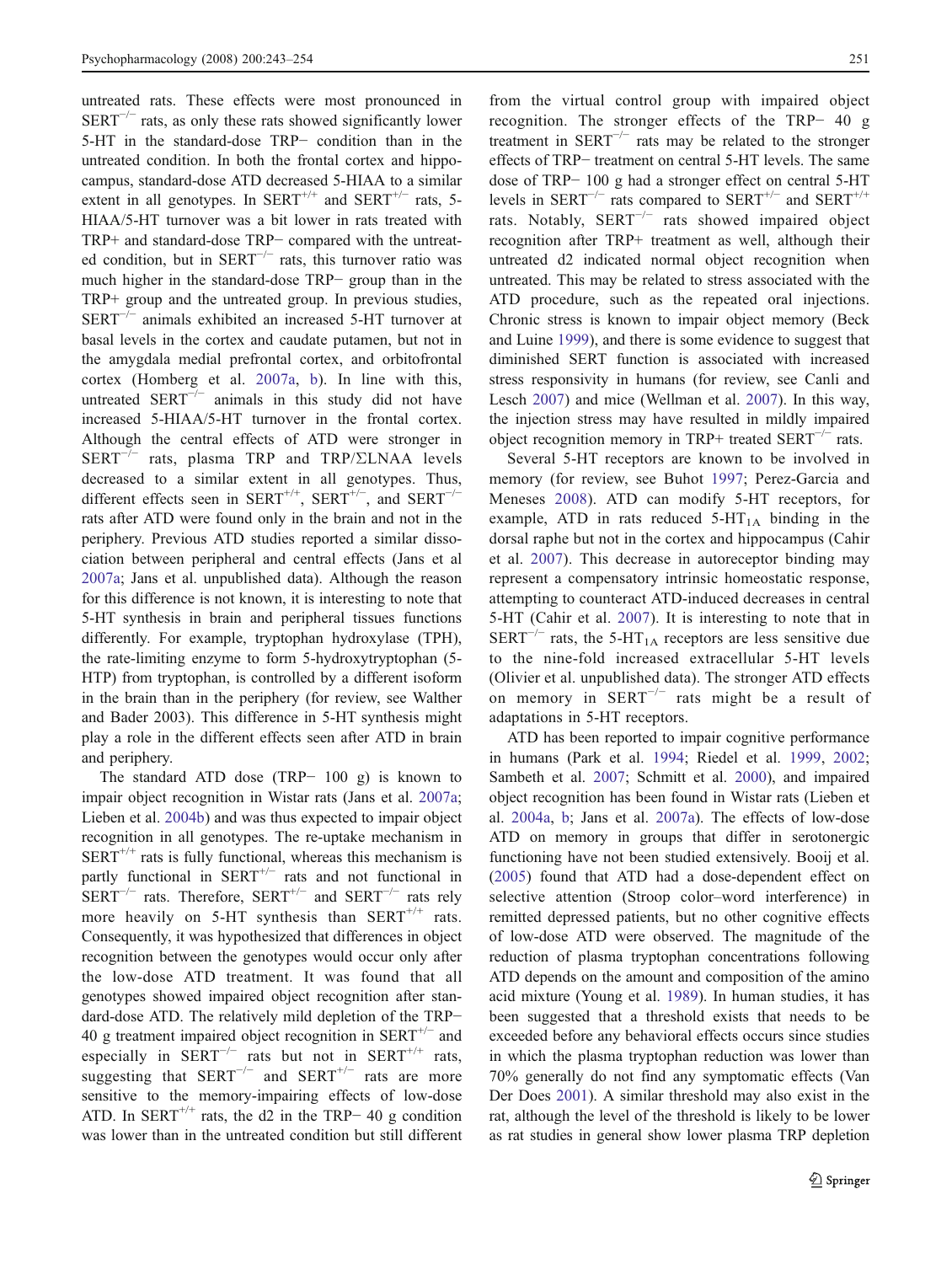<span id="page-9-0"></span>than human studies. In the present study, SERT<sup>-/-</sup>, and to a smaller extent  $SERT^{+/-}$  rats, showed impairment in recognition memory after low-dose ATD. Thus, it may be possible that in SERT<sup>-/-</sup>, and to a smaller extent in SERT<sup>+/-</sup> rats, the threshold is lower than in SERT<sup> $^{+/+}$ </sup> rats, and less depletion of TRP is required to cause impaired memory.

The results of this study indicate higher serotonergic vulnerability in SERT<sup> $-/-$ </sup> and to a lesser extent SERT<sup> $+/-$ </sup> rats than in SERT<sup>+/+</sup> rats as low-dose ATD only affected memory in subjects that already have a disturbed 5-HT system. Serotonergic vulnerability means that minor changes in serotonergic functioning do not cause symptoms but make the system more vulnerable so that additional challenges of the serotonergic system may result in the occurrence of psychiatric symptoms (Jans et al. [2007b](#page-10-0)). Thus, serotonergic vulnerability can be demonstrated by challenging the 5-HT system, as is done with ATD; only vulnerable subjects will react to such manipulations with changes in behavior. Challenging the 5-HT system in vulnerable subjects can have stronger effects on the memory function of these subjects. ATD in  $SERT^{-/-}$  rats may therefore be a good tool to investigate serotonergic vulnerability.

Some possible limitations of this study have to be mentioned. First, plasma amino acid concentrations and brain 5-HT and 5-HIAA levels after the low-dose TRP− 40 g treatment could not be determined in this study due to the limited number of rats that were available for this study. Previous standard-dose ATD studies have shown a robust reduction in plasma TRP (about 70%) and central tissue 5- HT (about 40–45%) concentrations in male Wistar rats (Lieben et al. [2004a](#page-10-0)). Lowering the concentration of Solugel protein in the TRP− mixture had dose-dependent effects on the plasma TRP/ΣLNAA ratio in previous research, and there was a positive correlation between the plasma TRP/ΣLNAA ratio and performance in the object recognition task (Lieben et al. unpublished data). We can therefore assume that the low-dose TRP− 40 g treatment resulted in milder TRP and 5-HT depletion. Further research may elucidate the exact level of peripheral and central depletion that is required to impair object recognition memory in  $SERT^{+/+}$ ,  $SERT^{+/-}$ , and  $SERT^{-/-}$  rats. Secondly, the TRP+ treatment resulted in increased levels of plasma TRP and brain 5-HT, suggesting an active control. Essentially, this means that we compared TRP depletion and mild TRP suppletion in all rats. This may have affected behavior in the TRP+ condition. Although these treatment effects in the TRP+ condition occurred to a similar degree in all genotypes, it cannot be excluded that the mild TRP suppletion had different effects in SERT<sup>+/+</sup>, SERT<sup>+/−</sup>, and SERT<sup>-/−</sup> rats. A third concern could be that the same group of rats were repeatedly subjected to ATD treatment (for the measurement of plasma levels, for the ORT,

and eventually for the measurement of brain levels), although the treatment condition varied between tests. Previous ATD studies have shown that repeated treatment did not alter the effect of the treatment on the plasma TRP/ΣLNAA ratio and that plasma levels returned to baseline levels on the treatment day (Jans et al. unpublished data). We therefore assume that the treatment has had comparable biochemical effects throughout the study.

The aim of the present study was to investigate whether male SERT<sup>+/+</sup>, SERT<sup>+/−</sup>, and SERT<sup>-/−</sup> serotonin transporter rats differed in their response to ATD with respect to object memory. Without treatment, all rats showed normal object recognition memory. After a standard 100-g dose of ATD, object recognition memory was impaired in all genotypes. However, in the low-dose ATD condition,  $SERT^{+/-}$  and  $SERT^{-/-}$  rats showed increased responsiveness to the treatment than  $SERT^{+/+}$  rats by showing impaired object recognition after this relatively mild ATD treatment. Therefore, ATD in  $SERT^{-/-}$  rats might be a valuable animal model to investigate serotonergic vulnerability. It can be concluded that there is a SERT gene–dosage effect with respect to the behavioral response to TRP depletion in the object recognition task. Because ATD decreased 5-HT levels in brain structures that play a crucial role in memory, such as the hippocampus and the frontal cortex, the outcome of the present study underlines the relevance of the serotonergic system in memory.

Acknowledgements We thank Wim Riedel, Edwin Cuppen, and Judith Homberg for cooperation and for their critical reading of the manuscript and Mark Verheul for genotyping of the rats. All experiments were carried out in accordance with institutional, national, and international guidelines for animal care and the Dutch law concerning welfare.

Conflict of interest statement All authors declare that they have no conflicts of interest.

Open Access This article is distributed under the terms of the Creative Commons Attribution Noncommercial License which permits any noncommercial use, distribution, and reproduction in any medium, provided the original author(s) and source are credited.

#### References

- Beck KD, Luine VN (1999) Food deprivation modulates chronic stress effects on object recognition in male rats: role of monoamines and amino acids. Brain Res 830:56–71
- Biggio G, Fadda F, Fanni P, Tagliamonte A, Gessa GL (1974) Rapid depletion of serum tryptophan, brain tryptophan, serotonin and 5 hydroxyindoleacetic acid by a tryptophan-free diet. Life Sci 14:1321–1329
- Booij L, Van Der Does AJ, Haffmans PM, Riedel WJ, Fekkes D, Blom MJ (2005) The effects of high-dose and low-dose tryptophan depletion on mood and cognitive functions of remitted depressed patients. J Psychopharmacol 19:267–275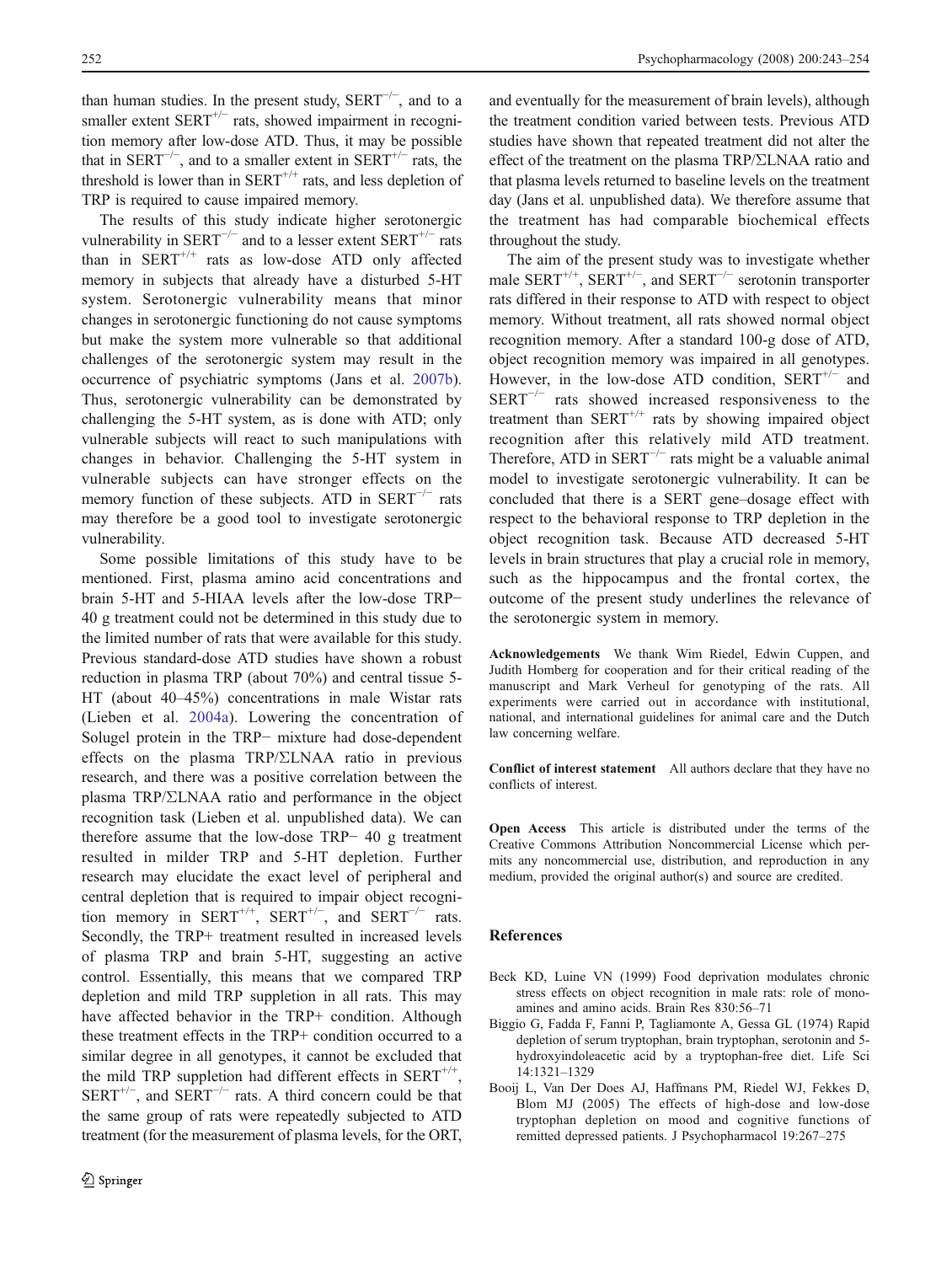- <span id="page-10-0"></span>Buhot MC (1997) Serotonin receptors in cognitive behaviors. Curr Opin Neurobiol 7:243–254
- Buhot MC, Martin S, Segu L (2000) Role of serotonin in memory impairment. Ann Med 32:210–221
- Cahir M, Ardis T, Reynolds GP, Cooper SJ (2007) Acute and chronic tryptophan depletion differentially regulate central 5-HT1A and 5-HT 2A receptor binding in the rat. Psychopharmacology (Berl) 190:497–506
- Canli T, Lesch KP (2007) Long story short: the serotonin transporter in emotion regulation and social cognition. Nat Neurosci 10:1103–1109
- Dalley JW, Cardinal RN, Robbins TW (2004) Prefrontal executive and cognitive functions in rodents: neural and neurochemical substrates. Neurosci Biobehav Rev 28:771–784
- Ennaceur A, Delacour J (1988) A new one-trial test for neurobiological studies of memory in rats. 1: behavioral data. Behav Brain Res 31:47–59
- Fernstrom JD (1981) Dietary precursors and brain neurotransmitter formation. Annu Rev Med 32:413–425
- Fernstrom JD, Wurtman RJ (1997) Brain serotonin content: physiological regulation by plasma neutral amino acids. 1971. Obes Res 5:377–380
- Fluttert M, Dalm S, Oitzl MS (2000) A refined method for sequential blood sampling by tail incision in rats. Lab Anim 34:372–378
- Gessa GL, Biggio G, Fadda F, Corsini GU, Tagliamonte A (1974) Effect of the oral administration of tryptophan-free amino acid mixtures on serum tryptophan, brain tryptophan and serotonin metabolism. J Neurochem 22:869–870
- Heidbreder CA, Groenewegen HJ (2003) The medial prefrontal cortex in the rat: evidence for a dorso-ventral distinction based upon functional and anatomical characteristics. Neurosci Biobehav Rev 27:555–579
- Heils A, Teufel A, Petri S, Stober G, Riederer P, Bengel D, Lesch KP (1996) Allelic variation of human serotonin transporter gene expression. J Neurochem 66:2621–2624
- Homberg JR, Olivier JD, Smits BM, Mul JD, Mudde J, Verheul M, Nieuwenhuizen OF, Cools AR, Ronken E, Cremers T, Schoffelmeer AN, Ellenbroek BA, Cuppen E (2007a) Characterization of the serotonin transporter knockout rat: a selective change in the functioning of the serotonergic system. Neuroscience 146:1662– 1676
- Homberg JR, Pattij T, Janssen MC, Ronken E, de Boer SF, Schoffelmeer AN, Cuppen E (2007b) Serotonin transporter deficiency in rats improves inhibitory control but not behavioural flexibility. Eur J Neurosci 26:2066–2073
- Jans LA, Lieben CK, Blokland A (2007a) Influence of sex and estrous cycle on the effects of acute tryptophan depletion induced by a gelatin-based mixture in adult Wistar rats. Neuroscience 147:304–317
- Jans LA, Riedel WJ, Markus CR, Blokland A (2007b) Serotonergic vulnerability and depression: assumptions, experimental evidence and implications. Mol Psychiatry 12:522–543
- Lesch KP, Bengel D, Heils A, Sabol SZ, Greenberg BD, Petri S, Benjamin J, Muller CR, Hamer DH, Murphy DL (1996) Association of anxiety-related traits with a polymorphism in the serotonin transporter gene regulatory region. Science 274:1527–1531
- Lieben CK, Blokland A, Westerink B, Deutz NE (2004a) Acute tryptophan and serotonin depletion using an optimized tryptophan-free protein–carbohydrate mixture in the adult rat. Neurochem Int 44:9–16
- Lieben CK, van OK, Deutz NE, Blokland A (2004b) Acute tryptophan depletion induced by a gelatin-based mixture impairs object memory but not affective behavior and spatial learning in the rat. Behav Brain Res 151:53–64
- Marsh AA, Finger EC, Buzas B, Soliman N, Richell RA, Vythilingham M, Pine DS, Goldman D, Blair RJ (2006) Impaired recognition of fear facial expressions in 5-HTTLPR S-polymor-

phism carriers following tryptophan depletion. Psychopharmacology (Berl) 189:387–394

- Meneses A (1999) 5-HT system and cognition. Neurosci Biobehav Rev 23:1111–1125
- Moja EA, Cipolla P, Castoldi D, Tofanetti O (1989) Dose–response decrease in plasma tryptophan and in brain tryptophan and serotonin after tryptophan-free amino acid mixtures in rats. Life Sci 44:971–976
- Neumeister A, Hu XZ, Luckenbaugh DA, Schwarz M, Nugent AC, Bonne O, Herscovitch P, Goldman D, Drevets WC, Charney DS (2006) Differential effects of 5-HTTLPR genotypes on the behavioral and neural responses to tryptophan depletion in patients with major depression and controls. Arch Gen Psychiatry 63:978–986
- Olivier JD, Van Der Hart MG, Van Swelm RP, Dederen PJ, Homberg JR, Cremers T, Deen PM, Cuppen E, Cools AR, Ellenbroek BA (2008) A study in male and female 5-HT transporter knockout rats: An animal model for anxiety and depression disorders. Neuroscience 152:573–584
- Park SB, Coull JT, McShane RH, Young AH, Sahakian BJ, Robbins TW, Cowen PJ (1994) Tryptophan depletion in normal volunteers produces selective impairments in learning and memory. Neuropharmacology 33:575–588
- Perez-Garcia G, Meneses A (2008) Memory formation, amnesia, improved memory and reversed amnesia: 5-HT role. Behav Brain Res (in press)
- Prickaerts J, van Staveren WC, Şık A, Markerink-van IM, Niewohner U, van der Staay FJ, Blokland A, de VJ (2002) Effects of two selective phosphodiesterase type 5 inhibitors, sildenafil and vardenafil, on object recognition memory and hippocampal cyclic GMP levels in the rat. Neuroscience 113:351–361
- Riedel WJ, Klaassen T, Deutz NE, van SA, van Praag HM (1999) Tryptophan depletion in normal volunteers produces selective impairment in memory consolidation. Psychopharmacology (Berl) 141:362–369
- Riedel WJ, Klaassen T, Schmitt JA (2002) Tryptophan, mood, and cognitive function. Brain Behav Immun 16:581–589
- Roiser JP, Blackwell AD, Cools R, Clark L, Rubinsztein DC, Robbins TW, Sahakian BJ (2006) Serotonin transporter polymorphism mediates vulnerability to loss of incentive motivation following acute tryptophan depletion. Neuropsychopharmacology 31:2264– 2272
- Rutten K, Lieben C, Smits L, Blokland A (2007) The PDE4 inhibitor rolipram reverses object memory impairment induced by acute tryptophan depletion in the rat. Psychopharmacology (Berl) 192:275–282
- Sambeth A, Blokland A, Harmer CJ, Kilkens TO, Nathan PJ, Porter RJ, Schmitt JA, Scholtissen B, Sobczak S, Young AH, Riedel WJ (2007) Sex differences in the effect of acute tryptophan depletion on declarative episodic memory: a pooled analysis of nine studies. Neurosci Biobehav Rev 31:516–529
- Schmitt JA, Jorissen BL, Sobczak S, van Boxtel MP, Hogervorst E, Deutz NE, Riedel WJ (2000) Tryptophan depletion impairs memory consolidation but improves focussed attention in healthy young volunteers. J Psychopharmacol 14:21–29
- Schmitt JA, Wingen M, Ramaekers JG, Evers EA, Riedel WJ (2006) Serotonin and human cognitive performance. Curr Pharm Des 12:2473–2486
- Sik A, van NP, Prickaerts J, Blokland A (2003) Performance of different mouse strains in an object recognition task. Behav Brain Res 147:49–54
- Smits BM, Mudde J, Plasterk RH, Cuppen E (2004) Target-selected mutagenesis of the rat. Genomics 83:332–334
- Smits BM, Mudde JB, van de Belt J, Verheul M, Olivier J, Homberg J, Guryev V, Cools AR, Ellenbroek BA, Plasterk RH, Cuppen E (2006) Generation of gene knockouts and mutant models in the